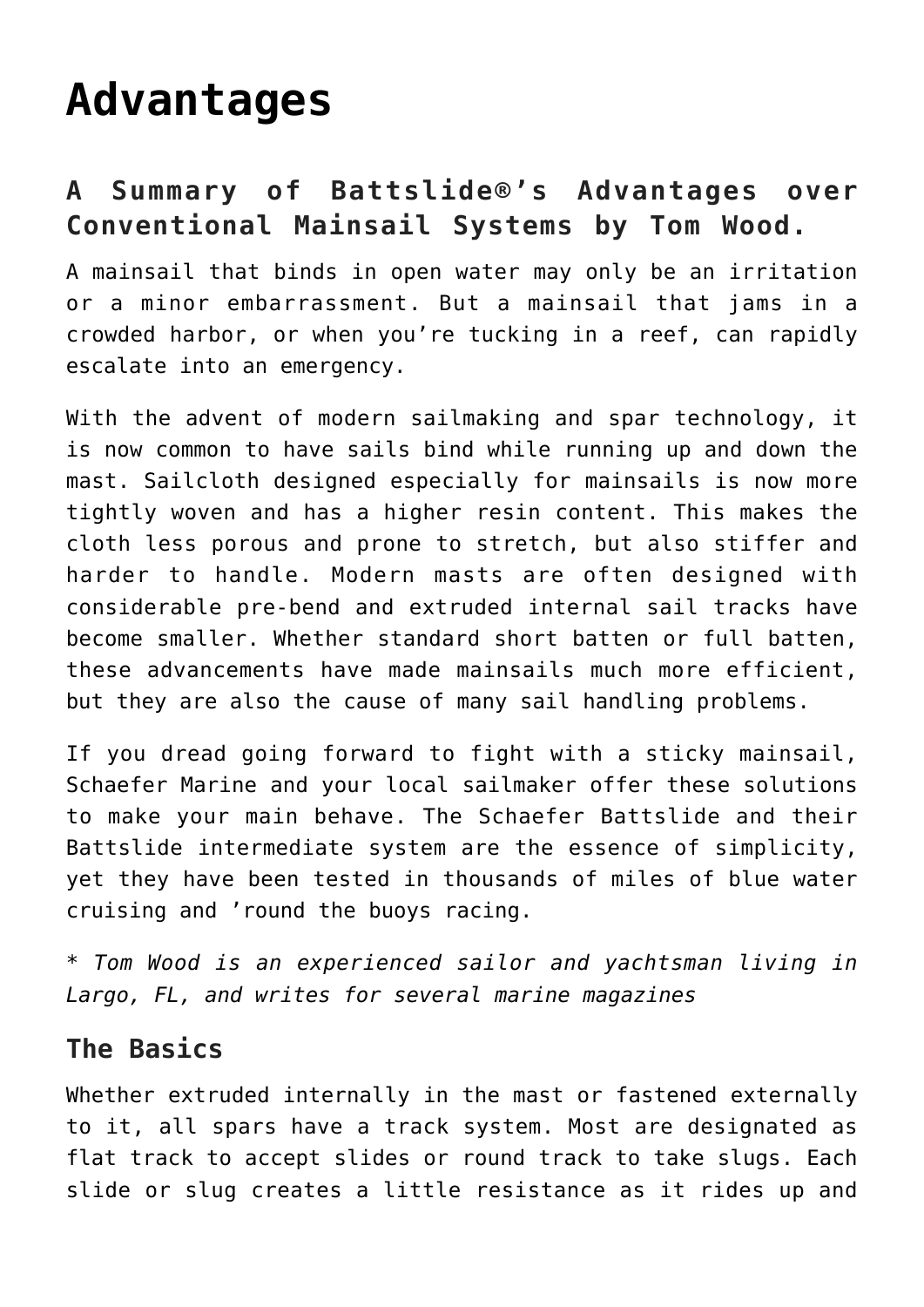down the mast track, even if it is made of a slippery plastic. A mainsail with a long luff will have a large number of these slides to generate considerable friction. As a result, substantial effort exerted through a sizable winch is often needed to hoist a big sail.

All mainsails hoist, lower and reef more easily if the boat is brought head-to-wind. Of course, this is not always practical in a tight spot or for a quick reef. Spilling as much air as possible sometimes allows the flogging sail to shake itself free of any tendency to jam.

If the main still sticks or requires excessive effort to hoist and lower, work with the sail track first. Take a trip in the bosun's chair to inspect for misaligned track sections, burrs, loose paint or corrosion that may inhibit proper sliding action. Insure that the track is clean and free of sticky grease. Clean on the way up and lubricate with a dry Teflon spray on the way down. Never use petroleum based grease or oil. If you are satisfied that the mast track is clear and clean and the mainsail still binds or sticks, it's time to examine the mechanics of your system.

#### *Binding Boltropes:*

Many daysailors, trailer sailors and pocket cruisers have a boltrope on the luff of the mainsail that slides directly into the groove on the back of the mast. This arrangement is inexpensive to build, but has many disadvantages in everyday use.

First, friction cause by the long length of sailcloth rubbing directly against the aluminum mast often causes difficulty raising and lowering the sail. To make matters worse, sailcloth loosely sewn around the boltrope can "bunch up" causing a jam.

Secondly, the sail must be removed from the mast track each time it is lowered, leaving the crew to fight with yards of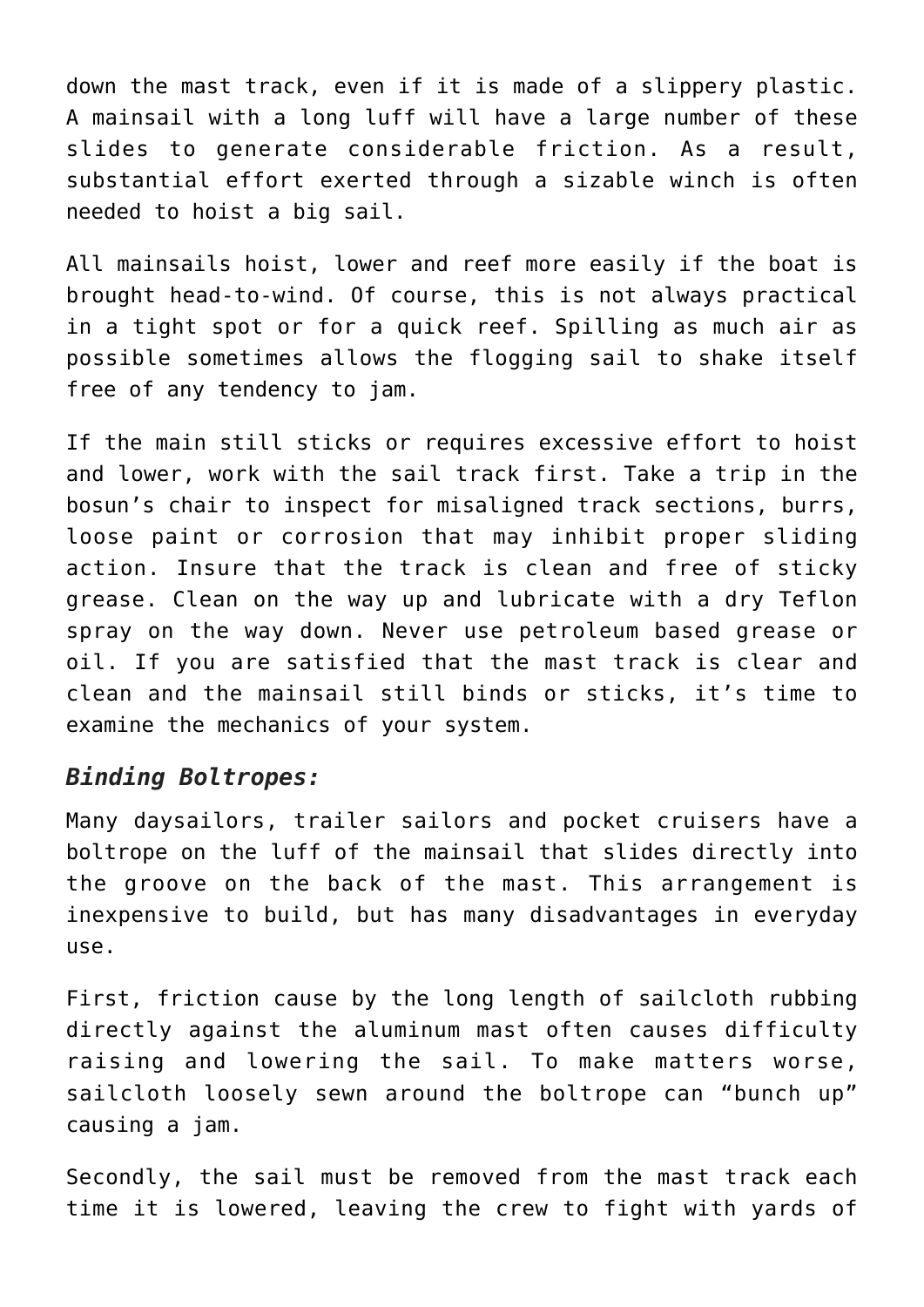sailcloth billowing loose in the wind.

A permanent solution is to attach Schaefer's patented Battslide intermediate fittings to the luff of the sail. Combined with the proper slugs to fit the mast track, the Battslide intermediate system allows the main to glide up and down the mast track with virtually no friction. With the addition of a track stop, the intermediate fittings capture the main when lowering or reefing and permit the sail to be left attached to the mast.

The Battslide intermediate fittings consist of a small triangular plate that attaches to the luff of the main with three fasteners. Unlike the typical method of sewing the slides or slugs on to grommets in the sail, these plates spread the load of the slide over a large area of sailcloth. They are easy to install, and the screw in shaft allows adjustment for small irregularities in the installation.

Best of all, the intermediates allow the sail to move in all directions without binding or jamming. This is a common problem with sail slides or slugs that are installed with simple shackles or sewn on with traditional webbing.

### **Traditional Slide Solutions**

If your mainsail has traditional slides and it balks at hoisting or dropping, the fault probably lies with the attachment to the luff of the sail. Sailmakers commonly attach sail slides or slugs to the mainsail by sewing them on with webbing. Other attachment methods include metal or plastic shackles or numerous wraps of tough lacing line. All of these methods hold the slides tightly to the sail's luff, making a relatively rigid joint between the cloth and slide that allows very little movement. When combined with stiff mainsail cloth, these inflexible attachments at the sail's luff are a common source of jamming.

The reason is clear. When hoisting a stiff mainsail, the cloth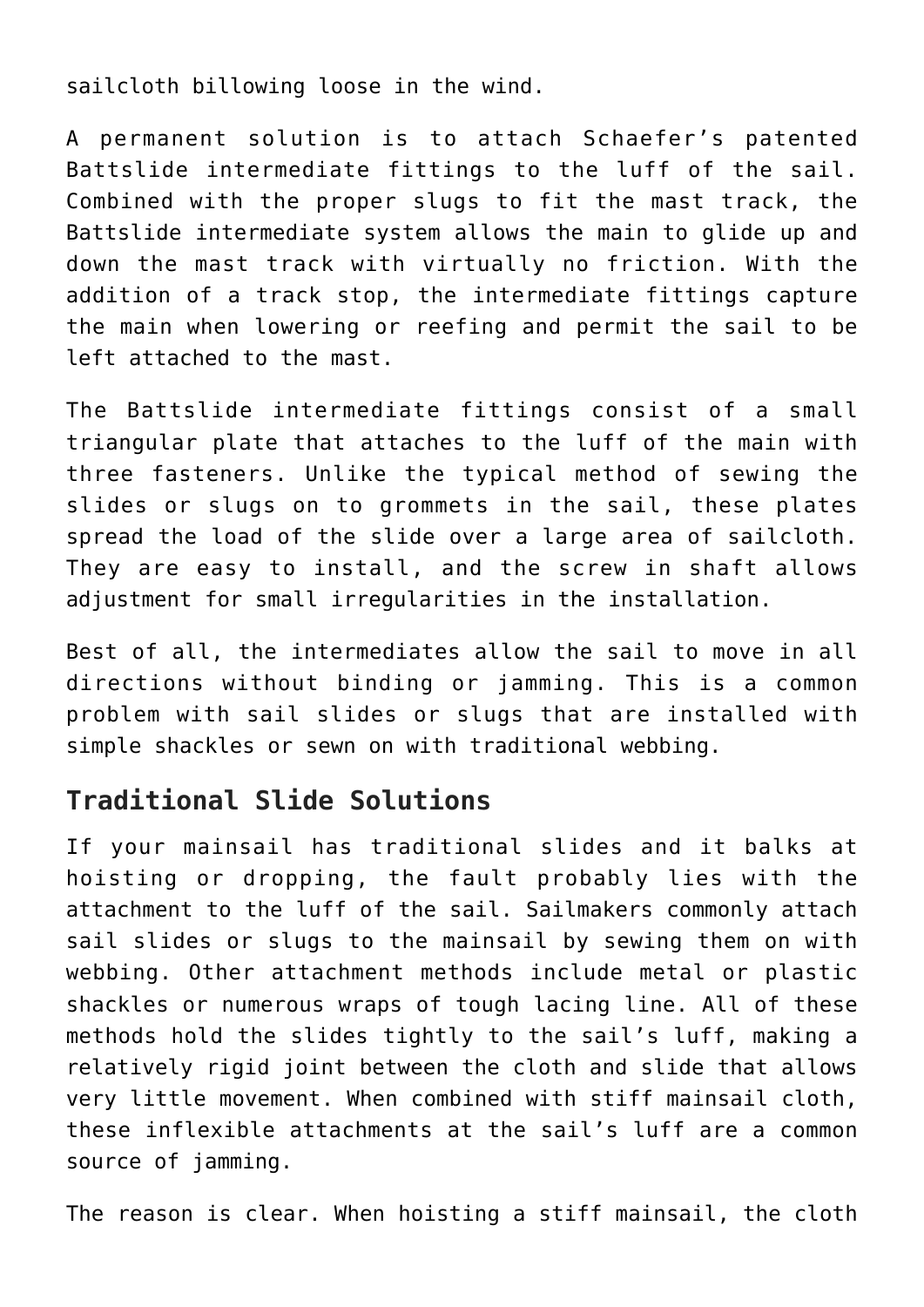pulls upward on the bail of the slide, trying to tilt its upper end into the mast. When lowering, a heavy sail will weigh downward on the slides, forcing the bottom edge of the slide into the mast track. In addition, sailcloth often attempts to flake itself when halyard tension is released. As the sail twists from side to side, the stiff webbing or shackles transfer this rotary motion to the slides. The resulting side loads and unfair strains wedge the slide into the mast track, making the sail difficult to raise or lower smoothly. Even slides or slugs made of slippery plastic are not immune to this binding.

To prevent the motion in the mainsail cloth from transferring loads into the slide, the joint between sail and slide must allow movement in any direction. Metal shackles, tightly knotted lacing lines and heavy Nylon webbing cannot be arranged to accomplish this de-coupling.

The intermediates from Battslide solve all these problems and provide a mechanical joint between the luff of the sail and the slide, allowing proper three-dimensional movement. Each fitting has a miniature gooseneck allowing up-and-down, sideto-side and rotational movement in the sail without transferring the motion to the slide itself. They were engineered with adjustment threads so that the installation can accommodate minor differences in mast and sail.

No modifications are necessary to the mast or boom and any sailmaker can install the entire system in just a few hours. Thus the cost of conversion to the Battslide system is usually quite modest.

#### *Twist at the Top — Headboards:*

Sailmakers have been struggling with headboards on mainsails for many years. They need to be very strong and stiff to accommodate the enormous strain from the halyard. The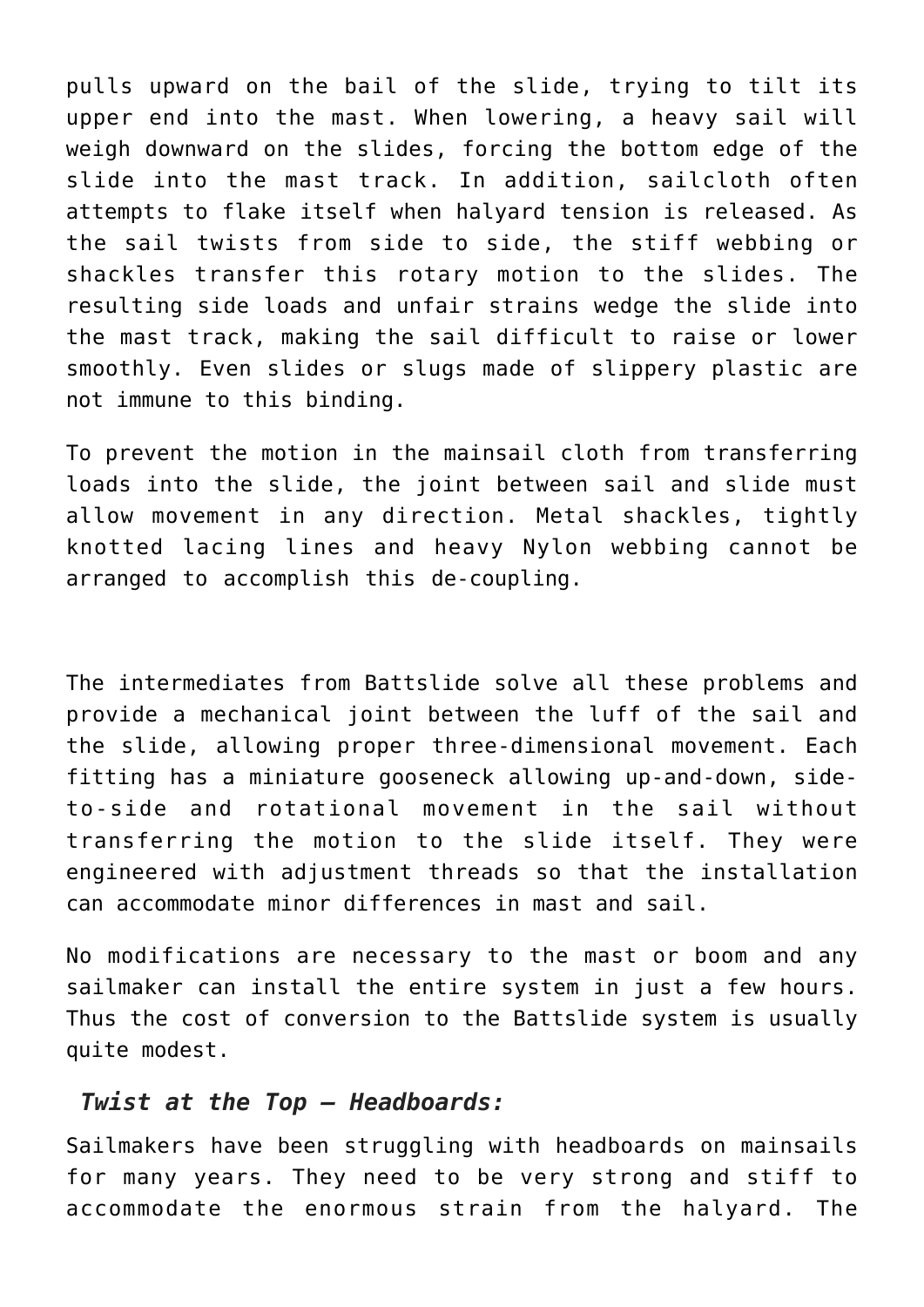headboard must also be firmly attached to the mast with multiple slides, especially when deeply reefed. The weight of the boom and sail, combined with tension from the main sheet and boom vang, pulls the leech downward and attempts to pull the headboard away from the mast. This twisting motion pushes in on the lower headboard slides and pulls back on the upper slides. All these stresses on the closely spaced slides of the unyielding headboard plate are a common recipe for binding.

Schaefer has given sailmakers special Battslide headboard fittings to fight the war on headboard jamming. Like the rest of the Schaefer system, the Battslide headboard fittings allow three-dimensional motion and adjustment to conform to mast rake and sail shape. The Battslide headboard fittings, however, are made entirely of metal for extra strength during reefing.

## **Full Batten Solutions**

Fully battened mainsails are one of the great advancements in sailmaking in the past few decades. They have been enthusiastically embraced by many sailors as their greater aerodynamic shape has come to be appreciated. Full battened mainsails have a downside, however, as they usually make mainsail slide jamming problems worse than a conventional main.

Most full batten systems force an aerodynamic shape into the sail by making the batten a bit longer than the batten pocket in the sail, thus pressing against the sailcloth at leech and luff. The resulting compression presses the track slide into the back of the mast, making jamming more likely.

In addition, the weight of full battens enhances the sailcloth's normal tendency to flake itself when not under halyard tension. The long battens tend to roll over on their sides, inducing tremendous twisting motion into the slide and jamming them against the sides of the mast track.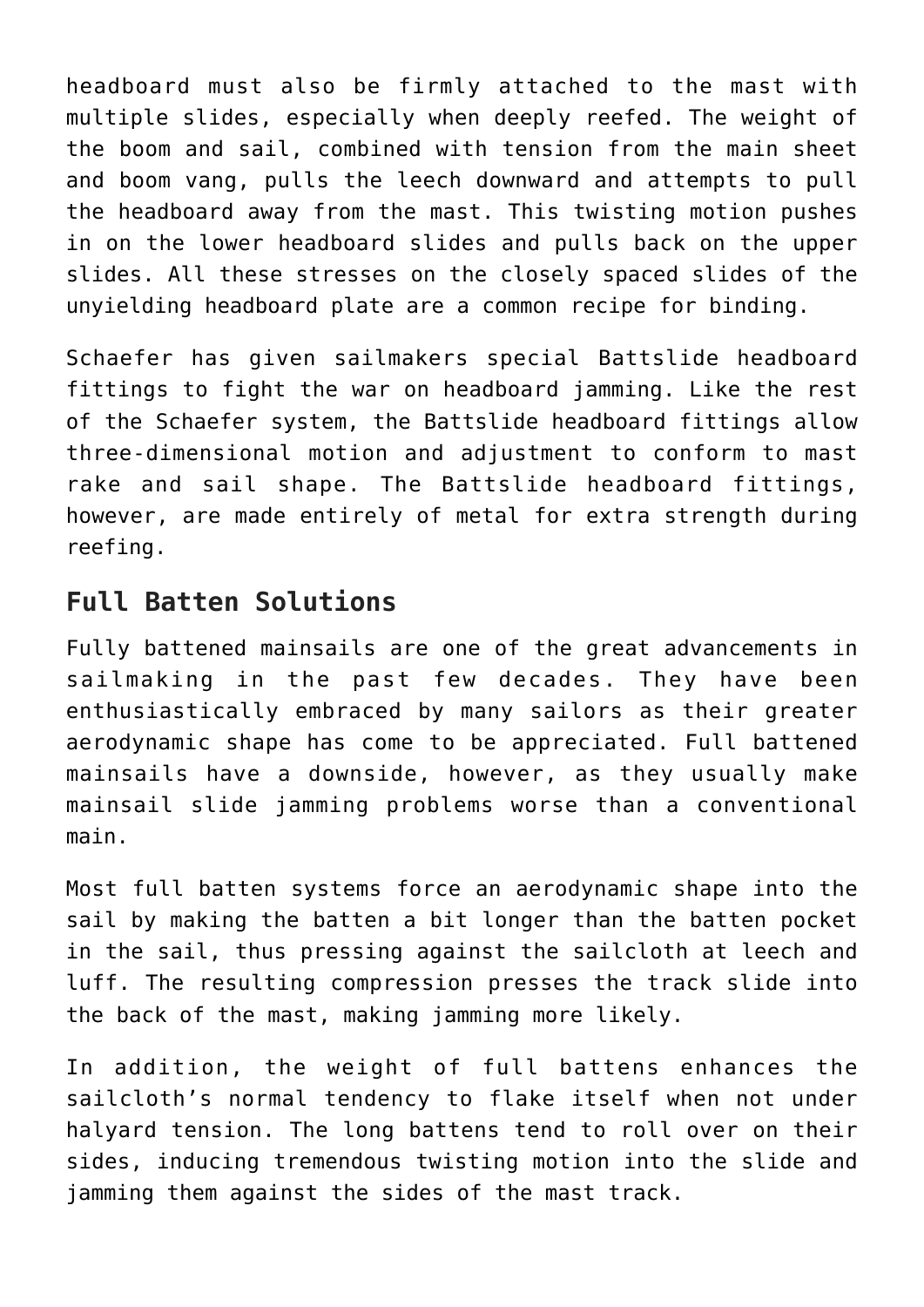Schaefer's Battslide patented batten receptacles can solve all the problems of full-length battens. Because the Battslide receptacles articulate in all three dimensions, they allow the batten's forward end to move in any direction without transferring this motion to the track slide. Without the ability to tilt the slide upwards, cock it downwards, or twist it in the mast track, the slide is free to run with greatly reduced friction. The problems associated with full batten pressure against the mast are virtually eliminated.

Since the Battslide batten receptacles allow the batten to roll over on to its side without transferring any torque to the slide, the sail is free to flake itself effortlessly onto the boom. This makes reefing, lowering, and stowing a fully battened mainsail a breeze.

Battslide's patented full batten receptacles are available in several sizes for boats up to 200′ LOA. Numerous sizes of either flat or round battens can be adapted to the Battslide receptacles and most sailmakers can quickly convert an existing fully battened mainsail to accept Battslide receptacles.

### **Benefits of Battslide**

- Don't shake your fist at that sticky mainsail. Consider the advantages of a smooth Schaefer Battslide® System.
- The Schaefer Battslide Recepticals and Intermediates use your existing mast track. There are no expensive track or cards to purchase and no holes to drill in your mast. Weight aloft is kept to a minimum.
- Installation is simple. The Schaefer Battslide systems are added only to the luff of your mainsail. They do not require trips aloft in a bosun's chair and there are no adapters to fit together.
- Schaefer systems are versatile. There are Battslide parts to fit most mainsails, whether they are battenless, have traditional or full length battens.